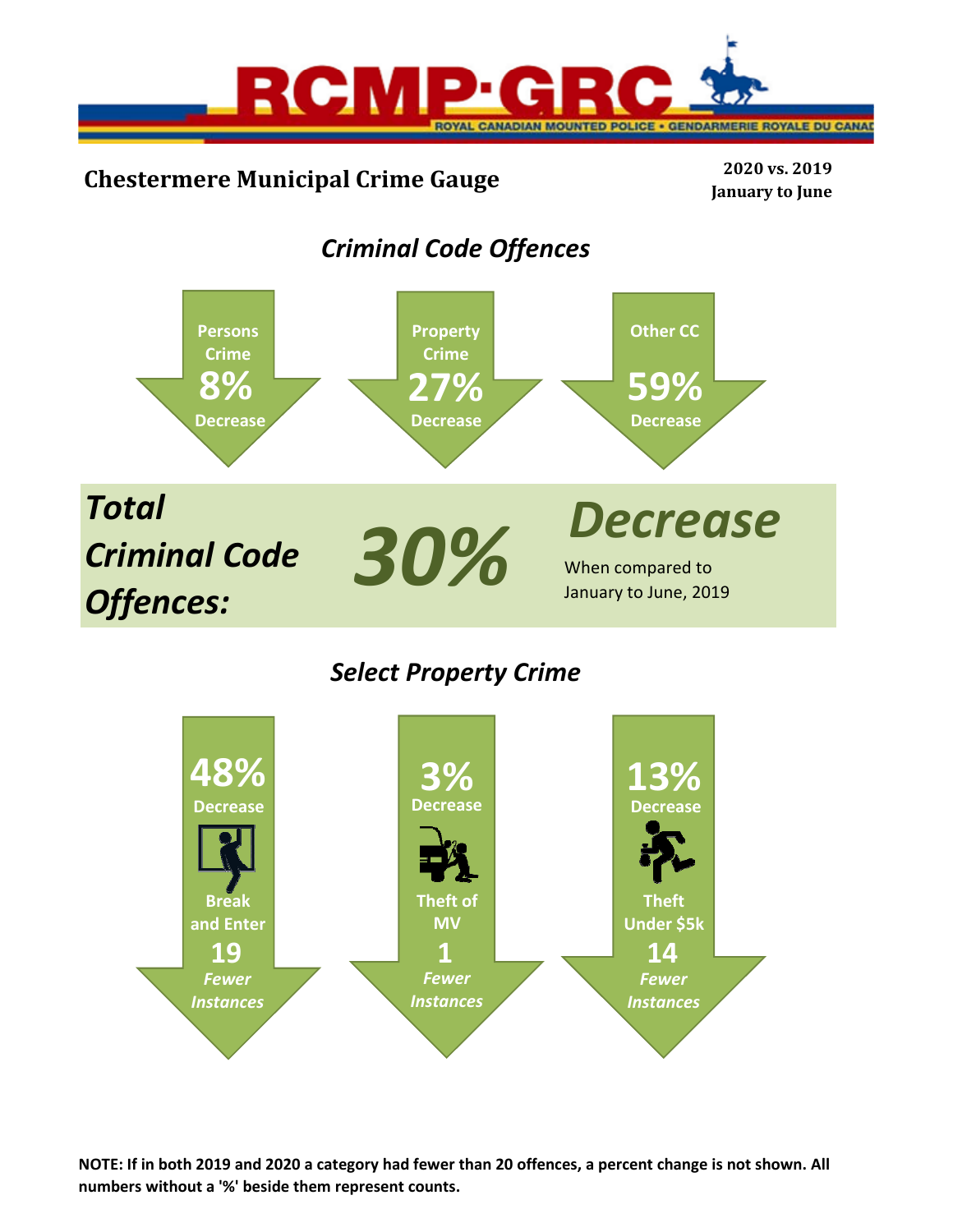## **January to June: 2016 ‐ 2020 Chestermere Municipal Detachment Crime Statistics (Actual)**

| All categories contain "Attempted" and/or "Completed" |              |                |                |                |                |                |                         |                         | July 6, 2020             |
|-------------------------------------------------------|--------------|----------------|----------------|----------------|----------------|----------------|-------------------------|-------------------------|--------------------------|
| <b>CATEGORY</b>                                       | <b>Trend</b> | 2016           | 2017           | 2018           | 2019           | 2020           | % Change<br>2016 - 2020 | % Change<br>2019 - 2020 | Avg File +/-<br>per Year |
| Homicides & Offences Related to Death                 |              | 0              | 0              | 0              | 0              | 0              | N/A                     | N/A                     | 0.0                      |
| Robbery                                               |              | 3              | 0              | 0              | 0              | $\mathbf{1}$   | $-67%$                  | N/A                     | $-0.4$                   |
| Sexual Assaults                                       |              | 3              | 3              | 10             | 5              | $\overline{2}$ | $-33%$                  | $-60%$                  | 0.0                      |
| <b>Other Sexual Offences</b>                          |              | $\mathbf{1}$   | 3              | 10             | $\mathbf{1}$   | 4              | 300%                    | 300%                    | 0.4                      |
| Assault                                               |              | 48             | 43             | 41             | 46             | 42             | $-13%$                  | $-9%$                   | $-0.9$                   |
| Kidnapping/Hostage/Abduction                          |              | 0              | 0              | 0              | $\mathbf{1}$   | $\mathbf{1}$   | N/A                     | 0%                      | 0.3                      |
| Extortion                                             |              | $\mathbf 1$    | $\mathbf{1}$   | $\mathbf{1}$   | $\overline{2}$ | 0              | $-100%$                 | $-100%$                 | $-0.1$                   |
| Criminal Harassment                                   |              | 15             | 8              | 11             | 19             | 14             | $-7%$                   | $-26%$                  | 0.9                      |
| <b>Uttering Threats</b>                               |              | 22             | 14             | 31             | 22             | 24             | 9%                      | 9%                      | 1.2                      |
| <b>TOTAL PERSONS</b>                                  |              | 93             | 72             | 104            | 96             | 88             | $-5%$                   | $-8%$                   | 1.4                      |
| Break & Enter                                         |              | 25             | 30             | 22             | 40             | 21             | $-16%$                  | $-48%$                  | 0.2                      |
| Theft of Motor Vehicle                                |              | 26             | 34             | 46             | 30             | 29             | 12%                     | $-3%$                   | 0.2                      |
| Theft Over \$5,000                                    |              | $\overline{7}$ | 9              | 8              | 9              | 5              | $-29%$                  | $-44%$                  | $-0.4$                   |
| Theft Under \$5,000                                   |              | 146            | 138            | 162            | 104            | 90             | $-38%$                  | $-13%$                  | $-14.6$                  |
| Possn Stn Goods                                       |              | 22             | 30             | 50             | 48             | 16             | $-27%$                  | $-67%$                  | 0.6                      |
| Fraud                                                 |              | 40             | 44             | 48             | 49             | 35             | $-13%$                  | $-29%$                  | $-0.5$                   |
| Arson                                                 |              | 0              | $\overline{2}$ | $\mathbf{1}$   | $\mathbf{1}$   | 0              | N/A                     | $-100%$                 | $-0.1$                   |
| <b>Mischief To Property</b>                           |              | 72             | 76             | 98             | 77             | 67             | $-7%$                   | $-13%$                  | $-0.9$                   |
| <b>TOTAL PROPERTY</b>                                 |              | 338            | 363            | 435            | 358            | 263            | $-22%$                  | $-27%$                  | $-15.5$                  |
| <b>Offensive Weapons</b>                              |              | $\overline{4}$ | 10             | $\overline{7}$ | 12             | 4              | 0%                      | $-67%$                  | 0.2                      |
| Disturbing the peace                                  |              | 31             | 25             | 23             | 28             | 23             | $-26%$                  | $-18%$                  | $-1.3$                   |
| Fail to Comply & Breaches                             |              | 13             | 25             | 33             | 53             | 6              | $-54%$                  | $-89%$                  | 1.4                      |
| <b>OTHER CRIMINAL CODE</b>                            |              | 14             | 18             | 22             | 26             | 16             | 14%                     | $-38%$                  | 1.2                      |
| <b>TOTAL OTHER CRIMINAL CODE</b>                      |              | 62             | 78             | 85             | 119            | 49             | $-21%$                  | $-59%$                  | 1.5                      |
| TOTAL CRIMINAL CODE                                   |              | 493            | 513            | 624            | 573            | 400            | $-19%$                  | $-30%$                  | $-12.6$                  |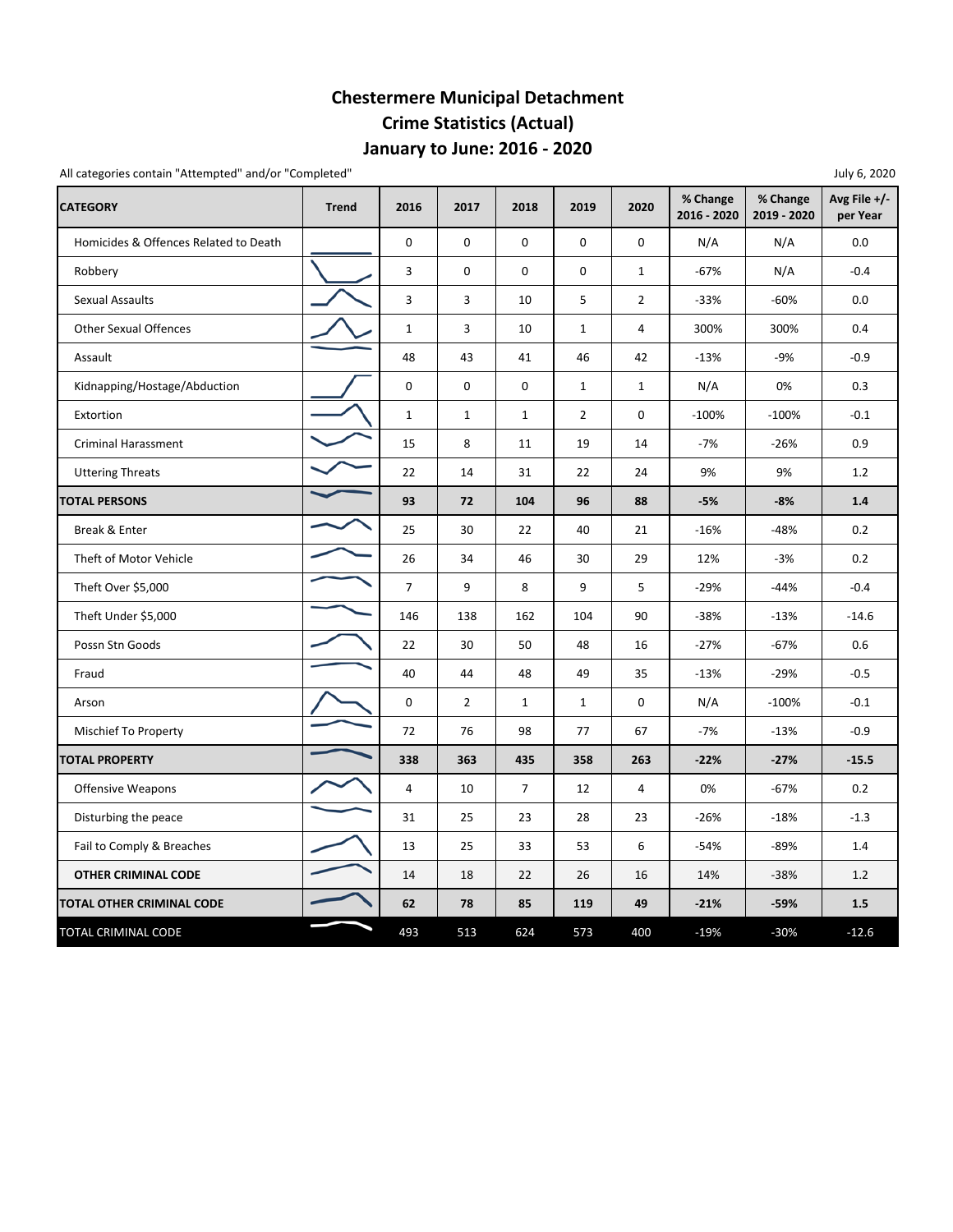## **January to June: 2016 ‐ 2020 Chestermere Municipal Detachment Crime Statistics (Actual)**

All categories contain "Attempted" and/or "Completed" and July 6, 2020

| <b>CATEGORY</b>                        | <b>Trend</b> | 2016                | 2017                     | 2018           | 2019           | 2020           | % Change<br>2016 - 2020 | % Change<br>2019 - 2020  | Avg File +/-<br>per Year |
|----------------------------------------|--------------|---------------------|--------------------------|----------------|----------------|----------------|-------------------------|--------------------------|--------------------------|
| Drug Enforcement - Production          |              | $\mathbf{1}$        | 0                        | 0              | 0              | 0              | $-100%$                 | N/A                      | $-0.2$                   |
| Drug Enforcement - Possession          |              | 41                  | 23                       | 21             | 5              | 4              | $-90%$                  | $-20%$                   | $-9.2$                   |
| Drug Enforcement - Trafficking         |              | 5                   | $\overline{2}$           | $\overline{2}$ | 4              | $\overline{7}$ | 40%                     | 75%                      | 0.6                      |
| Drug Enforcement - Other               |              | 0                   | 0                        | 0              | 0              | 0              | N/A                     | N/A                      | 0.0                      |
| <b>Total Drugs</b>                     |              | 47                  | 25                       | 23             | 9              | 11             | $-77%$                  | 22%                      | $-8.8$                   |
| Cannabis Enforcement                   |              | 0                   | 0                        | 0              | $\mathbf{1}$   | 3              | N/A                     | 200%                     | 0.7                      |
| Federal - General                      |              | $\sqrt{4}$          | 8                        | 4              | 4              | 6              | 50%                     | 50%                      | 0.0                      |
| <b><i>FOTAL FEDERAL</i></b>            |              | 51                  | 33                       | 27             | 14             | 20             | $-61%$                  | 43%                      | $-8.1$                   |
| Liquor Act                             |              | 32                  | 12                       | 26             | 23             | 21             | $-34%$                  | $-9%$                    | $-1.1$                   |
| Cannabis Act                           |              | $\mathsf{O}\xspace$ | 0                        | 0              | 9              | 13             | N/A                     | 44%                      | 3.5                      |
| <b>Mental Health Act</b>               |              | 55                  | 60                       | 42             | 58             | 54             | $-2%$                   | $-7%$                    | $-0.4$                   |
| <b>Other Provincial Stats</b>          |              | 76                  | 85                       | 76             | 110            | 112            | 47%                     | 2%                       | 9.7                      |
| <b>Total Provincial Stats</b>          |              | 163                 | 157                      | 144            | 200            | 200            | 23%                     | 0%                       | 11.7                     |
| Municipal By-laws Traffic              |              | 11                  | 6                        | 16             | 57             | 20             | 82%                     | $-65%$                   | 6.9                      |
| Municipal By-laws                      |              | 190                 | 182                      | 171            | 109            | 165            | $-13%$                  | 51%                      | $-12.3$                  |
| <b>Total Municipal</b>                 |              | 201                 | 188                      | 187            | 166            | 185            | $-8%$                   | 11%                      | $-5.4$                   |
| Fatals                                 |              | 0                   | 0                        | 0              | 0              | 0              | N/A                     | N/A                      | 0.0                      |
| Injury MVC                             |              | 9                   | 13                       | 15             | 15             | 8              | $-11%$                  | $-47%$                   | 0.0                      |
| Property Damage MVC (Reportable)       |              | 108                 | 132                      | 129            | 119            | 76             | $-30%$                  | $-36%$                   | $-7.7$                   |
| Property Damage MVC (Non Reportable)   |              | 10                  | 10                       | 27             | 22             | 9              | $-10%$                  | -59%                     | 1.0                      |
| <b>TOTAL MVC</b>                       |              | 127                 | 155                      | 171            | 156            | 93             | $-27%$                  | $-40%$                   | $-6.7$                   |
| <b>Provincial Traffic</b>              |              | 963                 | 527                      | 2,242          | 3,655          | 1,492          | 55%                     | -59%                     | 418.6                    |
| <b>Other Traffic</b>                   |              | 13                  | 8                        | 15             | 5              | 13             | 0%                      | 160%                     | $-0.3$                   |
| <b>Criminal Code Traffic</b>           |              | 47                  | 51                       | 67             | 35             | 36             | $-23%$                  | 3%                       | $-3.8$                   |
| <b>Common Police Activities</b>        |              |                     |                          |                |                |                |                         |                          |                          |
| <b>False Alarms</b>                    |              | 171                 | 140                      | 163            | 46             | 35             | $-80%$                  | $-24%$                   | $-36.6$                  |
| False/Abandoned 911 Call and 911 Act   |              | 5                   | $\overline{\mathbf{z}}$  | 9              | 4              | 13             | 160%                    | 225%                     | 1.3                      |
| Suspicious Person/Vehicle/Property     |              | 143                 | 92                       | 88             | 132            | 114            | $-20%$                  | $-14%$                   | $-1.8$                   |
| <b>Persons Reported Missing</b>        |              | 22                  | 18                       | 19             | 21             | 13             | $-41%$                  | -38%                     | $-1.5$                   |
| <b>Search Warrants</b>                 |              | 6                   | $\mathbf 0$              | $\mathbf 0$    | $\mathbf{1}$   | $\overline{2}$ | $-67%$                  | 100%                     | $-0.7$                   |
| Spousal Abuse - Survey Code (Reported) |              | 63                  | 100                      | 91             | 110            | 87             | 38%                     | $-21%$                   | 5.8                      |
| COVID-19 Files (Reported)              |              |                     | $\overline{\phantom{a}}$ | $\blacksquare$ | $\blacksquare$ | 46             | $\blacksquare$          | $\overline{\phantom{a}}$ | $\overline{\phantom{a}}$ |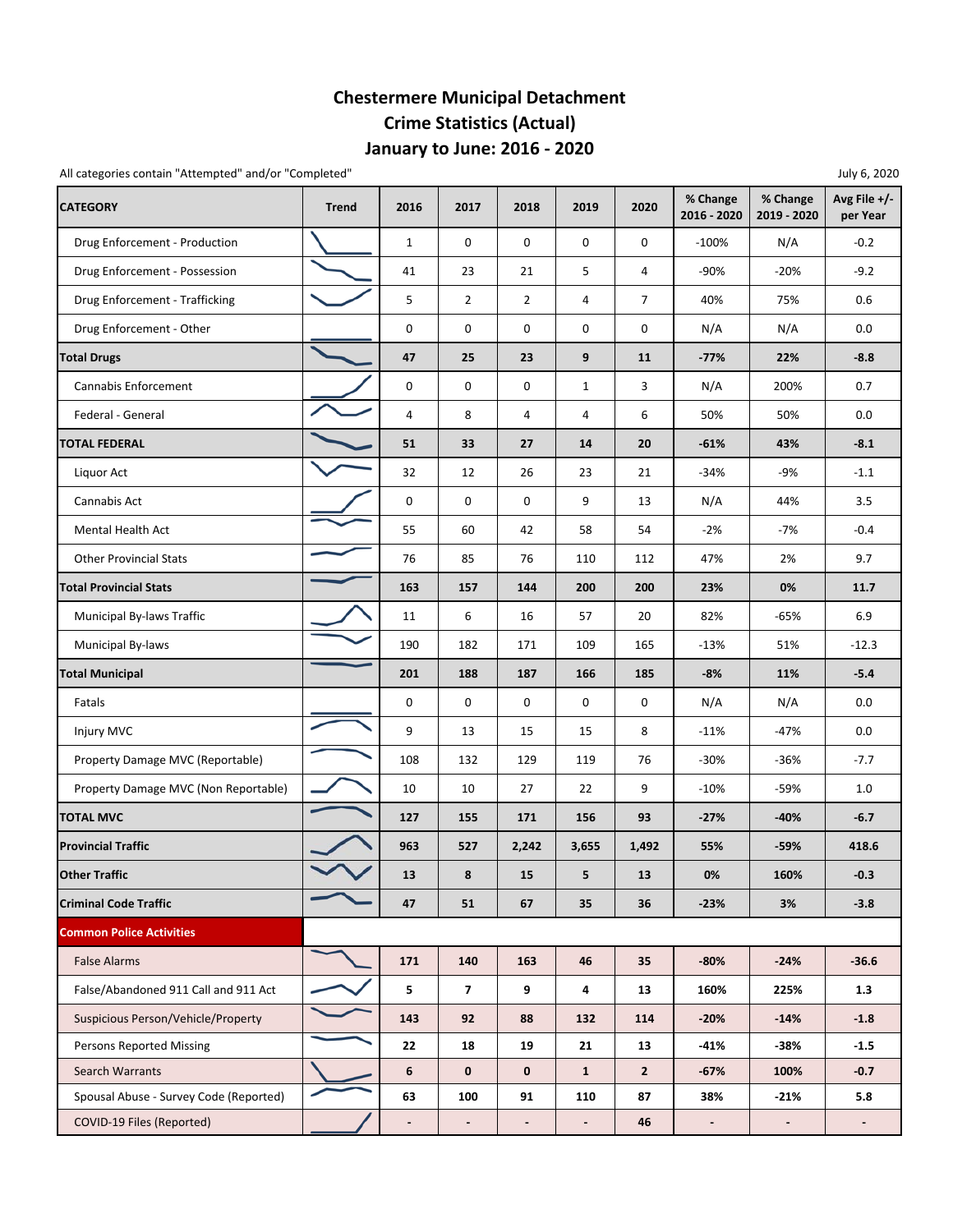### **June: 2016 ‐ 2020 Chestermere Municipal Detachment Crime Statistics (Actual)**

All categories contain "Attempted" and/or "Completed"

| <b>CATEGORY</b>                       | <b>Trend</b> | 2016                    | 2017           | 2018           | 2019           | 2020           | % Change<br>2016 - 2020 | % Change<br>2019 - 2020 | -- , - , - -<br>Avg File $+/-$<br>per Year |
|---------------------------------------|--------------|-------------------------|----------------|----------------|----------------|----------------|-------------------------|-------------------------|--------------------------------------------|
| Homicides & Offences Related to Death |              | $\pmb{0}$               | 0              | $\mathbf 0$    | 0              | 0              | N/A                     | N/A                     | 0.0                                        |
| Robbery                               |              | 0                       | 0              | $\mathbf 0$    | 0              | 0              | N/A                     | N/A                     | 0.0                                        |
| <b>Sexual Assaults</b>                |              | $\pmb{0}$               | 0              | $\overline{2}$ | $\mathsf 0$    | 0              | N/A                     | N/A                     | 0.0                                        |
| <b>Other Sexual Offences</b>          |              | $\pmb{0}$               | 0              | $\overline{2}$ | 0              | 0              | N/A                     | N/A                     | 0.0                                        |
| Assault                               |              | $\sqrt{4}$              | $\overline{7}$ | 6              | 8              | 14             | 250%                    | 75%                     | 2.1                                        |
| Kidnapping/Hostage/Abduction          |              | $\mathbf 0$             | 0              | $\mathbf 0$    | $\mathbf 0$    | 0              | N/A                     | N/A                     | 0.0                                        |
| Extortion                             |              | 0                       | 0              | $\mathbf{1}$   | 0              | 0              | N/A                     | N/A                     | 0.0                                        |
| <b>Criminal Harassment</b>            |              | $\overline{4}$          | $\mathbf{1}$   | $\overline{4}$ | $\overline{2}$ | $\overline{2}$ | $-50%$                  | 0%                      | $-0.3$                                     |
| <b>Uttering Threats</b>               |              | $\sqrt{4}$              | 3              | 6              | 4              | 3              | $-25%$                  | $-25%$                  | $-0.1$                                     |
| <b>TOTAL PERSONS</b>                  |              | 12                      | 11             | 21             | 14             | 19             | 58%                     | 36%                     | 1.7                                        |
| Break & Enter                         |              | $\mathbf{1}$            | 7              | $\overline{2}$ | 16             | $\mathbf{1}$   | 0%                      | $-94%$                  | 0.9                                        |
| Theft of Motor Vehicle                |              | $\overline{\mathbf{4}}$ | 6              | 3              | 12             | $\mathbf{1}$   | $-75%$                  | $-92%$                  | 0.0                                        |
| Theft Over \$5,000                    |              | $\mathbf 0$             | $\mathbf{1}$   | $\overline{2}$ | 3              | 0              | N/A                     | $-100%$                 | 0.2                                        |
| Theft Under \$5,000                   |              | 44                      | 24             | 48             | 21             | 15             | $-66%$                  | $-29%$                  | $-6.1$                                     |
| Possn Stn Goods                       |              | 3                       | 4              | 5              | 10             | $\mathbf{1}$   | $-67%$                  | -90%                    | 0.2                                        |
| Fraud                                 |              | 8                       | $\overline{7}$ | 11             | 14             | 6              | $-25%$                  | $-57%$                  | 0.3                                        |
| Arson                                 |              | $\mathbf 0$             | 0              | 0              | $\mathbf{1}$   | 0              | N/A                     | $-100%$                 | 0.1                                        |
| <b>Mischief To Property</b>           |              | 18                      | 13             | 18             | 19             | 8              | -56%                    | $-58%$                  | $-1.4$                                     |
| <b>TOTAL PROPERTY</b>                 |              | 78                      | 62             | 89             | 96             | 32             | $-59%$                  | $-67%$                  | $-5.8$                                     |
| Offensive Weapons                     |              | $\pmb{0}$               | $\mathbf{1}$   | $\mathbf{1}$   | $\overline{2}$ | $\mathbf{1}$   | N/A                     | -50%                    | 0.3                                        |
| Disturbing the peace                  |              | 9                       | 6              | $\overline{7}$ | 11             | 6              | $-33%$                  | $-45%$                  | $-0.1$                                     |
| Fail to Comply & Breaches             |              | 5                       | 4              | $\overline{7}$ | 5              | 0              | $-100%$                 | $-100%$                 | $-0.9$                                     |
| <b>OTHER CRIMINAL CODE</b>            |              | $\overline{3}$          | $\overline{2}$ | 6              | 5              | 4              | 33%                     | $-20%$                  | 0.5                                        |
| TOTAL OTHER CRIMINAL CODE             |              | 17                      | 13             | 21             | 23             | 11             | $-35%$                  | $-52%$                  | $-0.2$                                     |
| TOTAL CRIMINAL CODE                   |              | 107                     | 86             | 131            | 133            | 62             | $-42%$                  | $-53%$                  | $-4.3$                                     |

July 6, 2020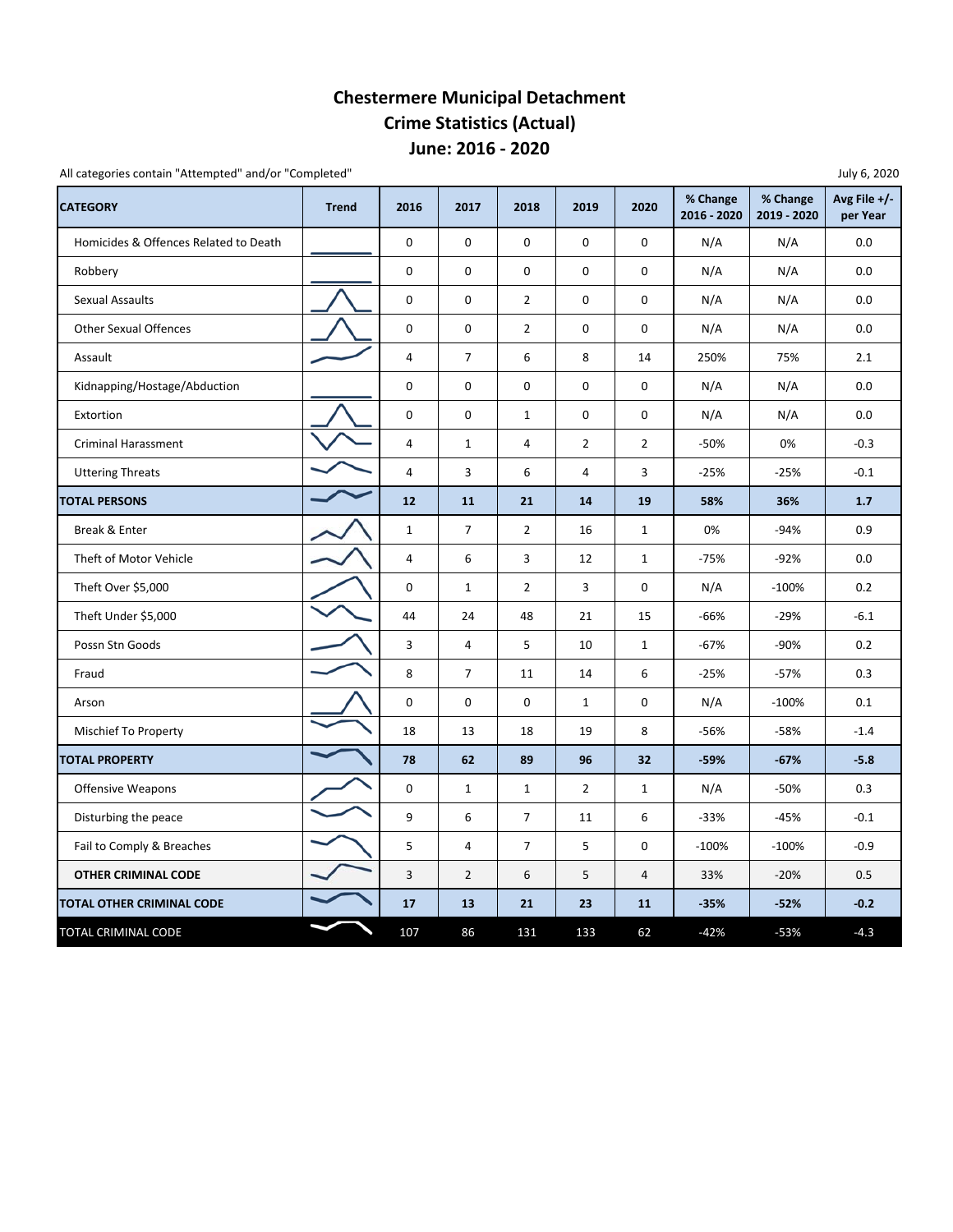### **June: 2016 ‐ 2020 Chestermere Municipal Detachment Crime Statistics (Actual)**

All categories contain "Attempted" and/or "Completed" **All categories contain "Attempted"** and/or "Completed" **July 6, 2020** 

| <b>CATEGORY</b>                        | <b>Trend</b> | 2016                     | 2017                     | 2018                     | 2019                     | 2020                    | % Change<br>2016 - 2020 | % Change<br>2019 - 2020  | Avg File $+/-$<br>per Year |
|----------------------------------------|--------------|--------------------------|--------------------------|--------------------------|--------------------------|-------------------------|-------------------------|--------------------------|----------------------------|
| Drug Enforcement - Production          |              | $\mathbf 1$              | 0                        | 0                        | $\mathsf 0$              | 0                       | $-100%$                 | N/A                      | $-0.2$                     |
| Drug Enforcement - Possession          |              | 5                        | 5                        | $\overline{2}$           | $\mathbf{1}$             | $\overline{2}$          | $-60%$                  | 100%                     | $-1.0$                     |
| Drug Enforcement - Trafficking         |              | 0                        | 0                        | $\mathbf{1}$             | $\mathbf{1}$             | 0                       | N/A                     | $-100%$                  | 0.1                        |
| Drug Enforcement - Other               |              | 0                        | 0                        | 0                        | 0                        | 0                       | N/A                     | N/A                      | 0.0                        |
| <b>Total Drugs</b>                     |              | $\boldsymbol{6}$         | 5                        | 3                        | $\overline{2}$           | $\mathbf{2}$            | -67%                    | 0%                       | $-1.1$                     |
| Cannabis Enforcement                   |              | 0                        | 0                        | 0                        | 0                        | 0                       | N/A                     | N/A                      | 0.0                        |
| Federal - General                      |              | $\overline{2}$           | 5                        | 0                        | 0                        | 3                       | 50%                     | N/A                      | $-0.3$                     |
| <b>TOTAL FEDERAL</b>                   |              | 8                        | 10                       | 3                        | $\overline{2}$           | 5                       | -38%                    | 150%                     | $-1.4$                     |
| Liquor Act                             |              | $\boldsymbol{7}$         | 3                        | 10                       | 10                       | $\overline{2}$          | $-71%$                  | -80%                     | $-0.3$                     |
| Cannabis Act                           |              | 0                        | 0                        | 0                        | 4                        | $\mathbf{1}$            | N/A                     | $-75%$                   | 0.6                        |
| Mental Health Act                      |              | 9                        | 9                        | 9                        | $\overline{7}$           | $\overline{7}$          | $-22%$                  | 0%                       | $-0.6$                     |
| <b>Other Provincial Stats</b>          |              | 16                       | 24                       | 13                       | 15                       | 21                      | 31%                     | 40%                      | 0.1                        |
| <b>Total Provincial Stats</b>          |              | 32                       | 36                       | 32                       | 36                       | 31                      | $-3%$                   | $-14%$                   | $-0.2$                     |
| Municipal By-laws Traffic              |              | 3                        | $\overline{2}$           | 9                        | 15                       | $\overline{2}$          | $-33%$                  | $-87%$                   | $1.1\,$                    |
| Municipal By-laws                      |              | 43                       | 43                       | 31                       | 25                       | 41                      | $-5%$                   | 64%                      | $-2.2$                     |
| <b>Total Municipal</b>                 |              | 46                       | 45                       | 40                       | 40                       | 43                      | $-7%$                   | 8%                       | $-1.1$                     |
| Fatals                                 |              | 0                        | 0                        | 0                        | 0                        | 0                       | N/A                     | N/A                      | 0.0                        |
| Injury MVC                             |              | $\mathbf{1}$             | $\overline{2}$           | 1                        | $\overline{2}$           | 0                       | $-100%$                 | $-100%$                  | $-0.2$                     |
| Property Damage MVC (Reportable)       |              | 10                       | 20                       | 23                       | 14                       | 8                       | $-20%$                  | $-43%$                   | $-1.0$                     |
| Property Damage MVC (Non Reportable)   |              | 4                        | $\overline{2}$           | 3                        | 8                        | 0                       | $-100%$                 | $-100%$                  | $-0.2$                     |
| <b>TOTAL MVC</b>                       |              | 15                       | 24                       | 27                       | 24                       | 8                       | -47%                    | $-67%$                   | $-1.4$                     |
| <b>Provincial Traffic</b>              |              | 96                       | 106                      | 386                      | 608                      | 58                      | $-40%$                  | $-90%$                   | 42.6                       |
| <b>Other Traffic</b>                   |              | $\mathbf{0}$             | $\overline{2}$           | 4                        | $\Omega$                 | $\Omega$                | N/A                     | N/A                      | $-0.2$                     |
| <b>Criminal Code Traffic</b>           |              | 9                        | 5                        | <b>11</b>                | $\overline{2}$           | 9 <sup>°</sup>          | 0%                      | 350%                     | $-0.3$                     |
| <b>Common Police Activities</b>        |              |                          |                          |                          |                          |                         |                         |                          |                            |
| <b>False Alarms</b>                    |              | 30                       | 24                       | 23                       | $\bf 6$                  | $\overline{\mathbf{a}}$ | $-87%$                  | $-33%$                   | $-7.0$                     |
| False/Abandoned 911 Call and 911 Act   |              | $\mathbf{1}$             | $\mathbf{1}$             | $\mathbf{1}$             | $\mathbf{1}$             | $\mathbf{2}$            | 100%                    | 100%                     | 0.2                        |
| Suspicious Person/Vehicle/Property     |              | 18                       | 15                       | 12                       | 29                       | 22                      | 22%                     | $-24%$                   | 2.2                        |
| <b>Persons Reported Missing</b>        |              | $\overline{\mathbf{4}}$  | 5                        | 4                        | $\mathbf{3}$             | $\mathbf{2}$            | -50%                    | $-33%$                   | $-0.6$                     |
| <b>Search Warrants</b>                 |              | $\overline{2}$           | $\mathbf 0$              | 0                        | $\mathbf 0$              | $\mathbf 0$             | $-100%$                 | N/A                      | $-0.4$                     |
| Spousal Abuse - Survey Code (Reported) |              | 9                        | 12                       | 19                       | 18                       | 15                      | 67%                     | $-17%$                   | 1.8                        |
| COVID-19 Files (Reported)              |              | $\overline{\phantom{a}}$ | $\overline{\phantom{a}}$ | $\overline{\phantom{a}}$ | $\overline{\phantom{a}}$ | 6                       | $\blacksquare$          | $\overline{\phantom{a}}$ | $\blacksquare$             |